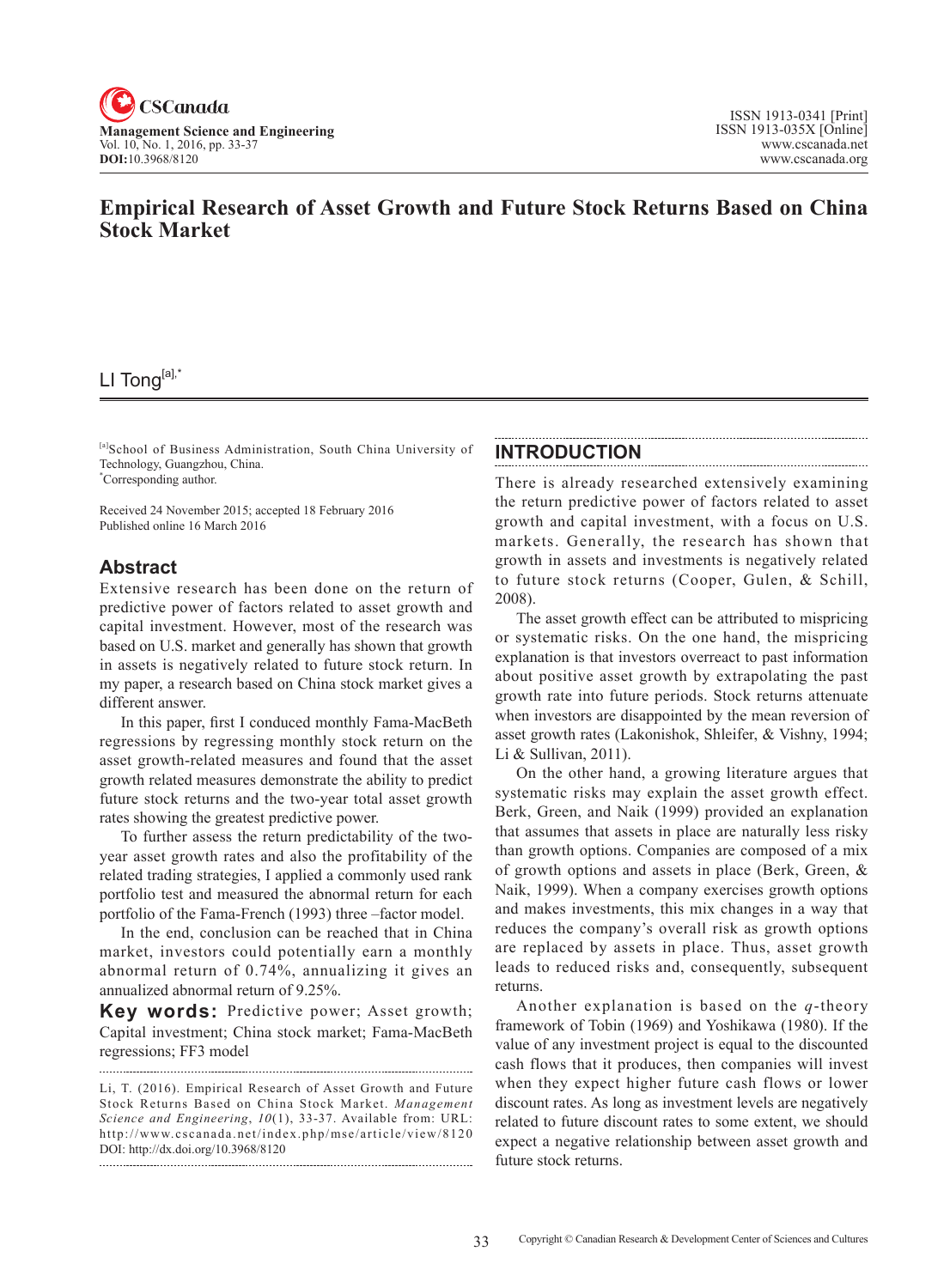## **1. WHAT DO REFERENCES DO?**

The reference extends previous research in U.S. markets to international markets. It shows that the negative relation between asset growth and stock returns also exists in international markets. What's more, it provides evidence that people have the potential to make profit by portfolio strategies.

#### **1.1 Data Description**

The reference obtained annual financial statement data from World scope and stock return data from the MSCI monthly stock return files for 1985 through 2009. It restricted the sample to all nonfinancial companies with available data. For exposition purposes, the reference focused analysis on those companies whose fiscal year's end on 31 December. What's more, it merged financial statement data available at the end of March with the subsequent 12 month stock returns, from April to the following March. So, it effectively assumed a three-month lag after the end of the fiscal year-la lag frequently used by practitioners to minimize the potential impact of lookahead bias.

#### **1.2 Measures Related to Asset Growth**

The reference defines 7 measures: (a) one-year asset growth (CGS1), defined as Total asset<sub>t</sub>/Total asset<sub>t-1</sub> – 1; (b) two-year asset growth (CGS2), defined as Total assets  $t$ <sup>T</sup> (Total assets<sub>t-2</sub> – 1; (c) investment-based factor (LSZ) defined as (Inventories – Inventories<sub> $t-1$ </sub> + Gross property, plant, and equipment – Gross property, plant, and equipment<sub>t-1</sub>)/Total assets<sub>t-1</sub>; (d) "Xing measures": Capital expenditures<sub>t</sub>/Capital expenditures<sub>t-1;</sub> (e) TWX measure: Capital expenditures<sub>t</sub>/Average (Capital expenditures from  $t-1$  to  $t-3$ ) – 1; (f) PS measure: Capital expenditures<sub>t</sub> Net property, plant, and equipment<sub> $t-1$ </sub> (g) AG measure: Capital expenditures<sub>t</sub>/Capital expenditures<sub> $t-2$ </sub> – 1.

#### **1.3 Major Content**

Firstly, it wants to know whether the asset growth related method has predictive power. It conducted monthly Fama-MacBeth (1973) regressions by regressing monthly stock returns for the April-March period on the asset growth related measures, calculated with the accounting data for the prior fiscal year.

Fama–MacBeth Regressions:

 $r_{t+1} = a_{0,t} + a_{1,t}$  Asset growth  $+a_{2,t}$  Size<sub>t</sub> +  $a_{3,t}$  BTM<sub>*T*</sub> +  $\varepsilon_{i,t+1}$ .

The result shows that the two-year asset growth rates have the strongest return predictive power.

Secondly, many variables in the previous literature show predictive power for subsequent stock returns in the overall sample largely because of their predictive power among relatively small stocks. To further investigate the impact of size on the return predictive power of the asset growth related measures, it weighted each observation by its market capitalization in the Fama-MacBeth (1973) regression.

The results shows two-year asset growth rates still have the strongest return predictive power. Meanwhile, Asset growth anomaly is somewhat related to smaller companies but is not a small-company-based anomaly.

Thirdly, it wants to assess the profitability of related trading strategies. It applied a commonly used rank portfolio test by assigned companies within each country, in equal numbers, to quintile portfolios according to the magnitude of two-year asset growth rates constructed with the financial statement information from the prior fiscal year and calculated the equal –weighted returns for each quintile portfolio for each month in the subsequent April-March period.

The result shows that investors could potentially make profit for the quintile spread portfolio based on two-year asset growth rate. And the abnormal returns of quintile portfolios decrease monotonically with the portfolio increasing in two-year asset growth rates rank determined in the prior period.

## **2. EMPIRICAL RESEARCH**

The author showed that asset growth has a negative relation with future stock return not only in American market, but also in developed market. Now, I want to copy the test in Chinese market to see the influence of asset growth in a developing country.

#### **2.1 Data Description**

I obtained annual financial statement data and stock return data through 2000 to 2012 from Wind. I restricted the sample to all nonfinancial companies with available data. I identified financial firms according to SEC industry code. I effectively assumed a three-month lag after the end of the fiscal year—a lag frequently used by practitioners to minimize the potential impact of lookahead bias—from which I gathered the data items. I used one-year government bond as risk-free rate and CSI300 index as market performance. I used cross-sectional data instead of time series data. The structure is described as below:

#### **Table 1 Number of Observation**

| Year                                             |  |  |  |  | 2001 2002 2003 2004 2005 2006 2007 2008 2009 |
|--------------------------------------------------|--|--|--|--|----------------------------------------------|
| Number of 608 687 755 822 921 935 1001 1127 1204 |  |  |  |  |                                              |

#### **2.2 Empirical Tests**

I first conducted monthly Fama–MacBeth (1973) regressions by regressing monthly stock returns for the April–March period on the asset growth–related measures, calculated with the accounting data for the prior fiscal year. In the assay, the author came to the conclusion that in summary, I found that the asset growth related measures demonstrate the ability to predict future stock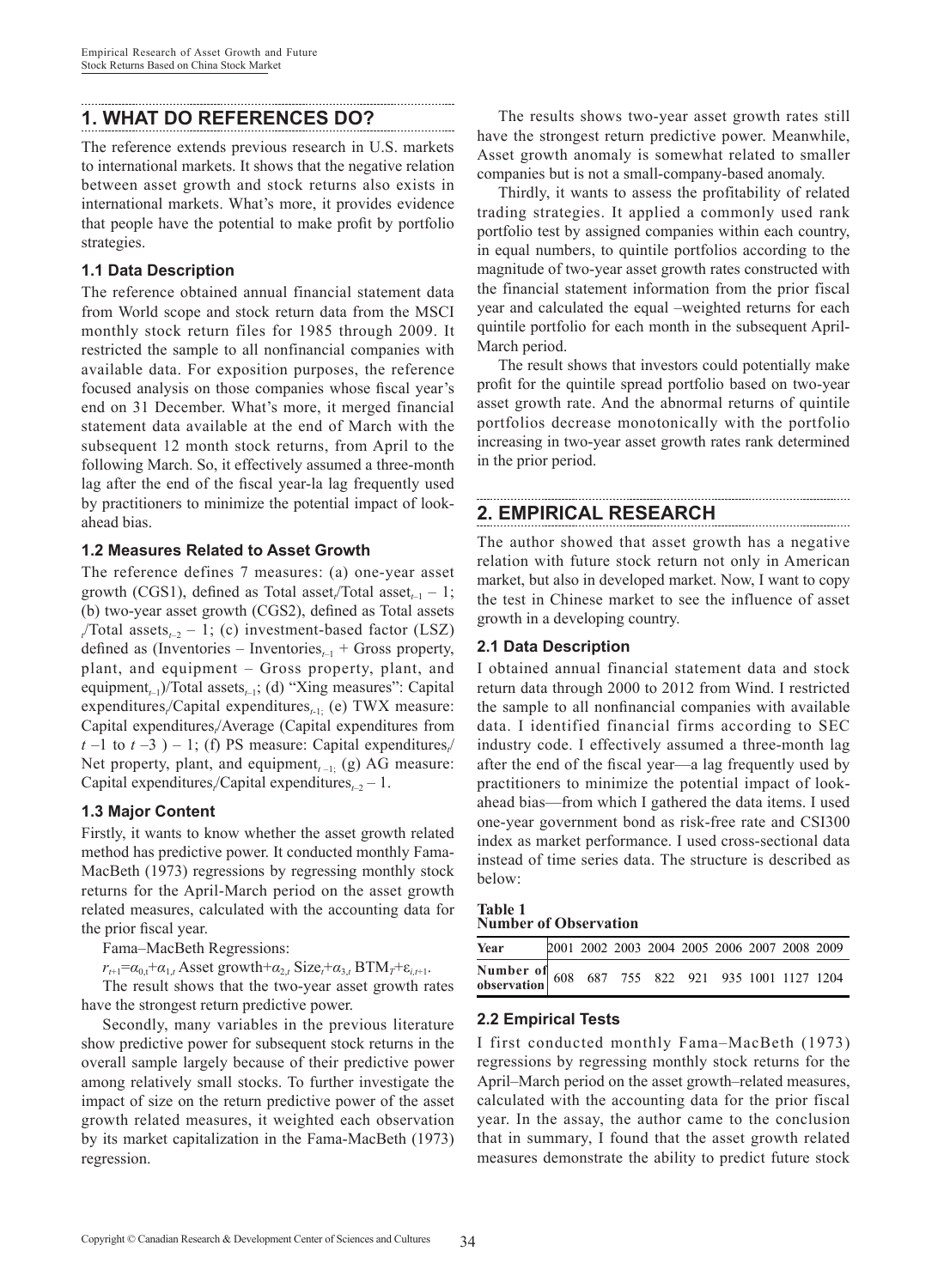returns, with two-year total asset growth rates showing the greatest predictive power. To be consistent with the assay, I also used two year total asset growth rates as asset growth-related measure in order to make the conclusion comparable.

$$
r_{t+1} = \alpha_{0,t} + \alpha_{1,t}
$$
 Assetgrowth<sub>t</sub> +  $\alpha_{2,t}$ Size<sub>t</sub> +  $\alpha_{0,t}$  BTM<sub>t</sub> +  $\varepsilon_{i,t+1}$ .

The regression's dependent variables are the monthly returns of individual stocks in year *t*+1, or the first April– March period after the construction of the asset growth– related measures based on the prior-fiscal-year accounting data, for companies whose fiscal year end in December. The independent variables are normalized to be between 1 and 100, respectively. The reported coefficient estimates, which are in percentages, are the time-series means of the estimated parameters from monthly cross-sectional regressions. Robust Newey–West (1987) *t*-statistics are in parentheses.

| $r_{t+1} = \alpha_{0,t} + \alpha_{1,t} CGS2_t + \alpha_{2,t} Size_t + \alpha_{0,t} BTM_t + \varepsilon_{t,t+1}$ |             |                                   |  |
|-----------------------------------------------------------------------------------------------------------------|-------------|-----------------------------------|--|
| $-0.20***$                                                                                                      | $-0.62$ *** |                                   |  |
| $(-3.33)$                                                                                                       | $(-9.23)$   |                                   |  |
| $-0.44***$                                                                                                      | $-0.01$     | $-0.60^{***}$ 1.40 <sup>***</sup> |  |
| $(-7.46)$                                                                                                       |             | $(-0.11)$ $(-5.19)$ $(8.55)$      |  |

The coefficient of two-year asset growth is -0.62 with *t*-statistic of -9.23, indicating that the asset growth having negative influence in stock return. However, when I add two other factors of size and book-to-market ratio, the coefficient of two-year asset growth is -0.01 with *t*-statistic of -0.11. The influence of CGS2 is not significant after considering size and book-to-market factors. I believe that size and book-to-market ratio may better predict the future return.

Now, I measured the return predictive power of twoyear asset growth rates with abnormal returns of the quintile spread portfolio, or the portfolio representing the difference between the lowest- and highest-ranked quintile portfolios. The main purpose is to see whether the premium could make money.

To further assess the return predictability of twoyear asset growth rates, as well as the profitability of the related trading strategies, I applied a commonly used rank portfolio test. Assuming a three-month lag after the end of the fiscal year, I then calculated the equal weighted returns for each quintile portfolio for each month in the subsequent April–March period. The author measured the abnormal return for each portfolio in the intercept of the Fama-French (1993) three-factor model. The dependent variables are the monthly returns of these portfolios in excess of the U.S. risk-free rate (the one-month U.S. Treasury bill rate). They measured the return predictive power of two-year asset growth rates with abnormal returns of the quintile spread portfolio, or the portfolio representing the difference between the lowest- and highest-ranked quintile portfolios.

I copied their portfolio using Chinese data. The dependent variables are the monthly excess return of 5 portfolios. I measured the return predictive power of two-year asset growth rates with abnormal returns of the quintile spread portfolio. The independent variables are market excess return, which means I assumed CAPM holds in the period.

| <b>Table 2</b> |  |
|----------------|--|
| Auintile Po    |  |

| <b>Quintile Portfolio Test Results for the Monthly</b> |  |  |  |
|--------------------------------------------------------|--|--|--|
| Abnormal Returns in the First Year Following           |  |  |  |
| <b>Portfolio Formation</b>                             |  |  |  |

|                | All<br>countries | <b>All countries</b><br>$(ex-U.S.)$ | <b>Europe</b> | Asia Pacific<br>ex-Japan | China      |
|----------------|------------------|-------------------------------------|---------------|--------------------------|------------|
| $1$ (low)      | $0.38***$        | $0.48***$                           | $0.49***$     | 0.54                     | $-0.39***$ |
|                | (4.85)           | (3.18)                              | (2.80)        | (1.36)                   | $(-3.12)$  |
| $\overline{c}$ | $0.35***$        | $0.45***$                           | $0.44***$     | 0.42                     | $-0.73***$ |
|                | (5.05)           | (3.21)                              | (2.74)        | (1.22)                   | $(-7.44)$  |
| 3              | $0.23***$        | $0.30***$                           | $0.27*$       | 0.42                     | $-0.82***$ |
|                | (3.62)           | (2.10)                              | (1.70)        | (1.30)                   | $(-8.50)$  |
| 4              | 0.01             | 0.08                                | 0.07          | 0.26                     | $-1.01***$ |
|                | (0.21)           | (0.56)                              | (0.42)        | (0.79)                   | $(-10.22)$ |
| $5$ (high)     | $-0.44***$       | $-0.41***$                          | $-0.35*$      | $-0.20$                  | $-1.13***$ |
|                | $(-4.08)$        | $(-2.10)$                           | $(-1.77)$     | $(-0.57)$                | $(-14.5)$  |
| 1-5            | $0.82***$        | $0.89***$                           | $0.84***$     | $0.74***$                | $0.74***$  |
|                | (6.43)           | (6.13)                              | (5.99)        | (2.90)                   | (5.42)     |

This table presents quintile portfolio test results for the monthly abnormal returns in the first year following portfolio formation. The abnormal returns of quintile portfolios decrease monotonically with the portfolio rank determined in the prior period. The second-to-last cell in Column 1 shows that investors could potentially earn a monthly abnormal return of 0.82%, absent transaction costs (i.e., market impact, trading cost, and liquidity constraints), for the quintile spread portfolio based on two-year asset growth rates. Annualizing this monthly abnormal return  $[(1 + monthly)<sup>12</sup> - 1]$  gives an annualized abnormal return of 10.30% before transaction costs. The t-statistic for the abnormal return on the quintile spread portfolio is 6.43 and indicates significance at the 1% level.

#### **2.3 Significance of Research**

In Chinese market, investors could potentially earn a monthly abnormal return of 0.74%, absent transaction costs, for the quintile spread portfolio based on two-year asset growth rates. Annualizing this monthly abnormal return gives an annualized abnormal return of 9.25%.

I may use the strategy to make money in Chinese market although it's a developing country. However, I didn't use three factor models in the regression, which may influence the result and due to the different accounting standard and market, the influence of measurements may also differ.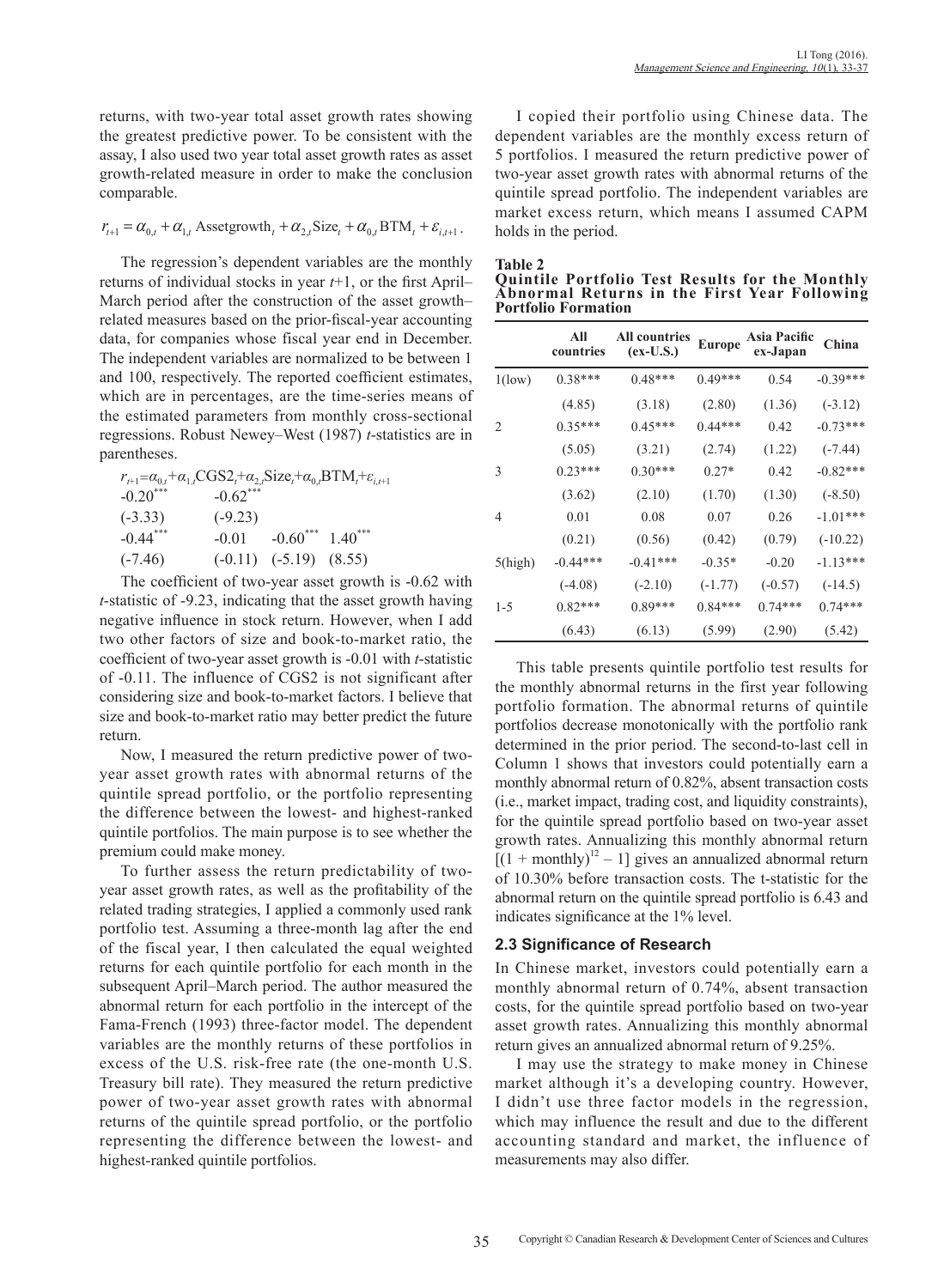## **3. COMPARISONS BETWEEN CHINESE AND AMERICAN EMPIRICAL RESULTS**

As I stated before, I got very different results using Chinese data compared to the research result of the paper I imitated. In fact, not only me, but many other Chinese studies have also found out that past asset growth has positive relationship with future stock return, which might indicate that Chinese stock market has its own distinctive characteristics compared to American markets.

#### **3.1 Asset Growth Anomalies**

According to the paper I based my study on, in developed markets, growth in assets and investments is negatively related to its future stock returns, this phenomena is against the classical efficient market theory, and researchers tried to explain this anomaly in many different ways, in this report I summarized some main stream explanatory theories.

a) Systematic risks theory

Companies' total assets are a combination of their assets in control and its growth opportunities. Growth opportunities behave like options, which are more risky compared to assets in control. So those stocks who enjoyed high growths in the past actually have turned a great part of its growth opportunities into assets, which greatly lower their total risks. And stocks with lower market risk are deemed to have lower returns. So this explains why high growth in the past could predict lower return.

b) Q-theory

If the value of any investment projects is equal to the discounted cash flows that it produces, then companies will invest when they expect higher future cash flows or lower discount rates (risks). So it is those companies who have lower risks are more willing to expand, and they should have lower future returns.

c) Financing timing

Managers refinance when stocks are overpriced, and those stocks would have lower returns in the future due to price adjustments. So those stocks that do SEOs always have lower returns.

### **3.2 Characteristics of Chinese Market**

However, Chinese market has some very distinctive features, all of which contribute to the different results of our study.

a) Q-theory

Q-theory is not valid in China because our companies rely much on bank loans, and those SOEs who have good relationship with local government have much lower borrowing costs. So in fact, in China it is not your risks, but your network that decide your discount factor.

b) Financing timing

SECs have relatively sticky requirements for SEOs, only qualified companies can do SEOs. What's more

important is that many major Chinese companies have one or two major stock-holders who occupied great shares of the company, and this kind of share structure can easily trigger transportation of benefits. So in China companies tends to raise funds from existing stock-holders when the stock price is undervalued.

c) Reform of the shareholder structure

Another important issue of Chinese stock market is that it has experienced several severe reforms in its relative short life-time. Among them, the shareholder structure reform is one the most important one. On September  $4<sup>th</sup>$ , 2005, SEC published regulations toward non-tradable shares of listed companies. Thanks to the new regulation, SOEs' share prices surged afterwards, and many of them expand drastically. So I believe the issue effect twisted the research results of China.

## **4. FUTURE WORK**

The topic of my study is relatively new in China, however this research subject would have significant empirical importance related to trade strategy or asset pricing. (refer part 2 for detailed trading strategy). So it's very important to further analyze this phenomenon in China. And I believe the following issues should be paid great attentions in future work:

a) Distinguish between SOEs and civilian-run enterprise:

As we all know, the economic environment and corporate control system of these two kinds of companies are very different, and they are subject to different financing cost and different rewarding system, so it would be very important to separate them from each other.

b) Distinguish between assets

Also I recommend researchers distinguish among different financing sources, for example retained earnings, bank loans or secondary offerings. Because different sources released various signals to the markets and could trigger different price variation.

c) Markets structure reformation

A young market as our stock market is, it has experienced several thorough reforms in its short life period, and these reformations might cause interferences for our studies. So for future researchers who are interested in this topic, I think separate the research period into 3 parts: 2001-2005, 2007-2012 and 2012-afterwards is very necessary.

The relationship between past asset growth and future stock returns has attracted closely attention by not only researchers, but those fund managers who tried to seek better trading strategy. However it is important to figure out different relationship in different markets and understand the underlying reasons. Only by this I could build reliable strategy based on our finding and